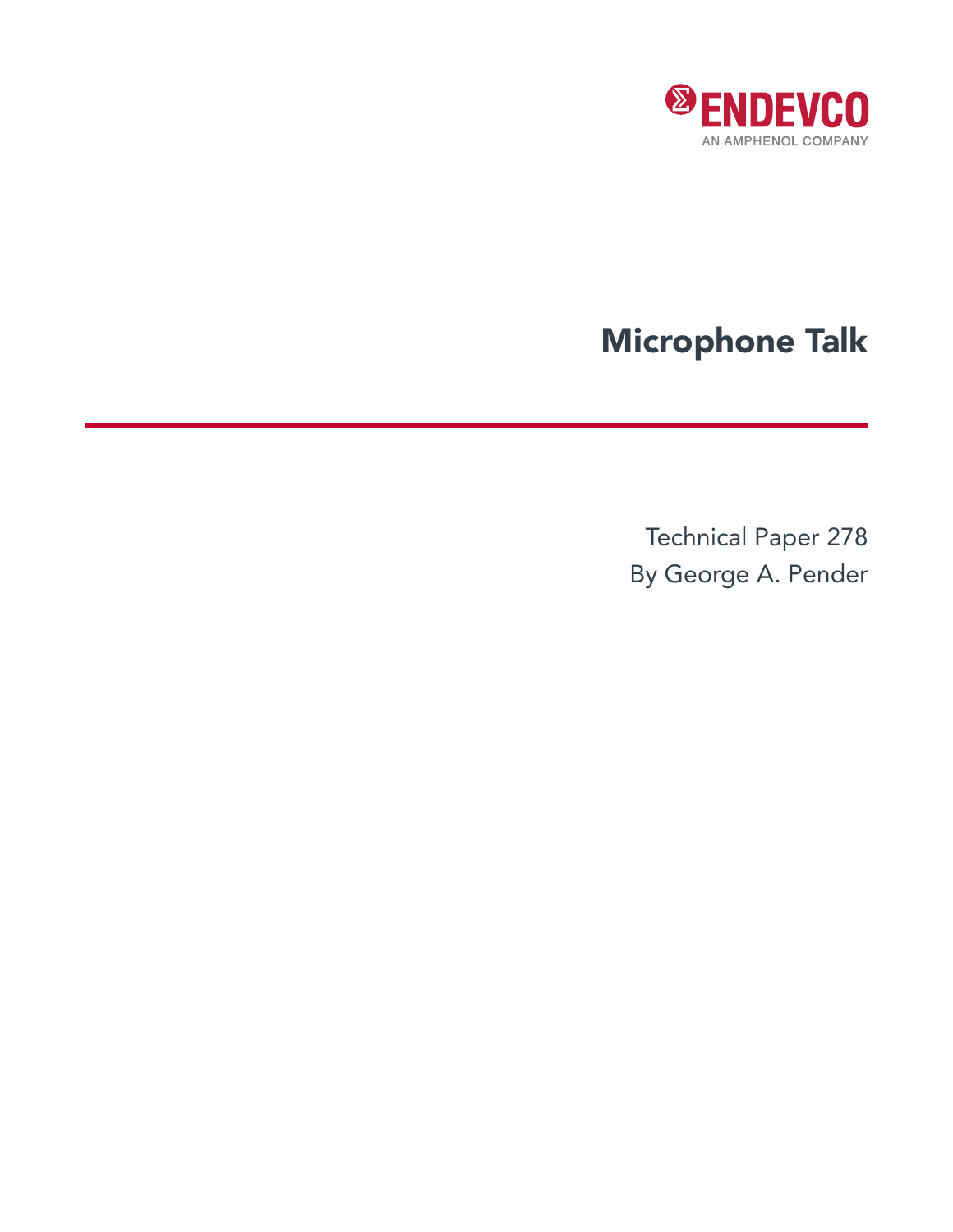### **Microphone talk**

## Endevro

By George A. Pender, Endevco

### **Decibel**

The decibel is widely misunderstood. The definition came from acoustic studies in the early 1900's and has been widely adopted by many disciplines, most notably electronics.

In the very beginning was the Bel (named in honor of Alexander Graham Bell; not sure where the second L went). To grossly oversimplify for the moment:

 Bel was first defined in terms of acoustic power, but it can be generalized as the logarithm of the ratio of two quantities with the same units.

$$
Bel = log_{10} \frac{x}{nx}
$$

### e.g. **x** could be the number of dogs with fleas **nx** could be the total number of dogs

Since logarithms are extraordinary compressors (being the inverse of exponentiation), the magnitude of the Bel was deemed inconvenient for typical acoustic calculations so the Bel was subdivided into 10 (deci) parts, or decibels, and abbreviated dB.

So by definition,

decibel (or dB) = 10 log<sub>10</sub> 
$$
\frac{x}{nx}
$$

That's it. That's all there is. Very arbitrary, but also very handy for comparing quantities.

In acoustic research, the power level of sound was defined as:

Sound Power Level (in dB) = 10  $log_{10}$  measured sound power reference sound power

Because it is more convenient to measure sound pressure than sound power, the pressure level of sound was defined as

Sound Pressure Level (in dB) = 10  $log_{10}$  (measured sound pressure)<sup>2</sup> (reference sound pressure)2

which follows from the equation for sound power

Sound Power = 
$$
\frac{p^2 \times A}{\rho c}
$$

where p is rms pressure

ρ is density of the medium

c is velocity of sound in the medium

A is a unit area normal to the incident direction

Since  $\log_{10}$   $\textsf{[N]}^2$  = 2  $\log_{10}$  N, the Sound Pressure Level can be rewritten as

Sound Pressure Level (in dB) = 20  $log_{10}$  measured sound pressure reference sound pressure

This would seem to be an unfortunate definition, because now everyone has to remember whether to use 10 times the log<sub>10</sub>, or 20 times the log<sub>10</sub> when calculating common dB values.

**Hint: For acoustic and electrical power, use 10; for acoustic pressure and electrical voltage, use 20.**

To further differentiate Sound Power Level from Sound Pressure Level, the Sound Pressure Level is usually abbreviated as dB SPL. And since the reference sound pressure is defined as the threshold of hearing,

db SPL = 20  $log_{10}$  measured sound pressure threshold of hearing

So db SPL simply relates the measured sound pressure to the "threshold of hearing".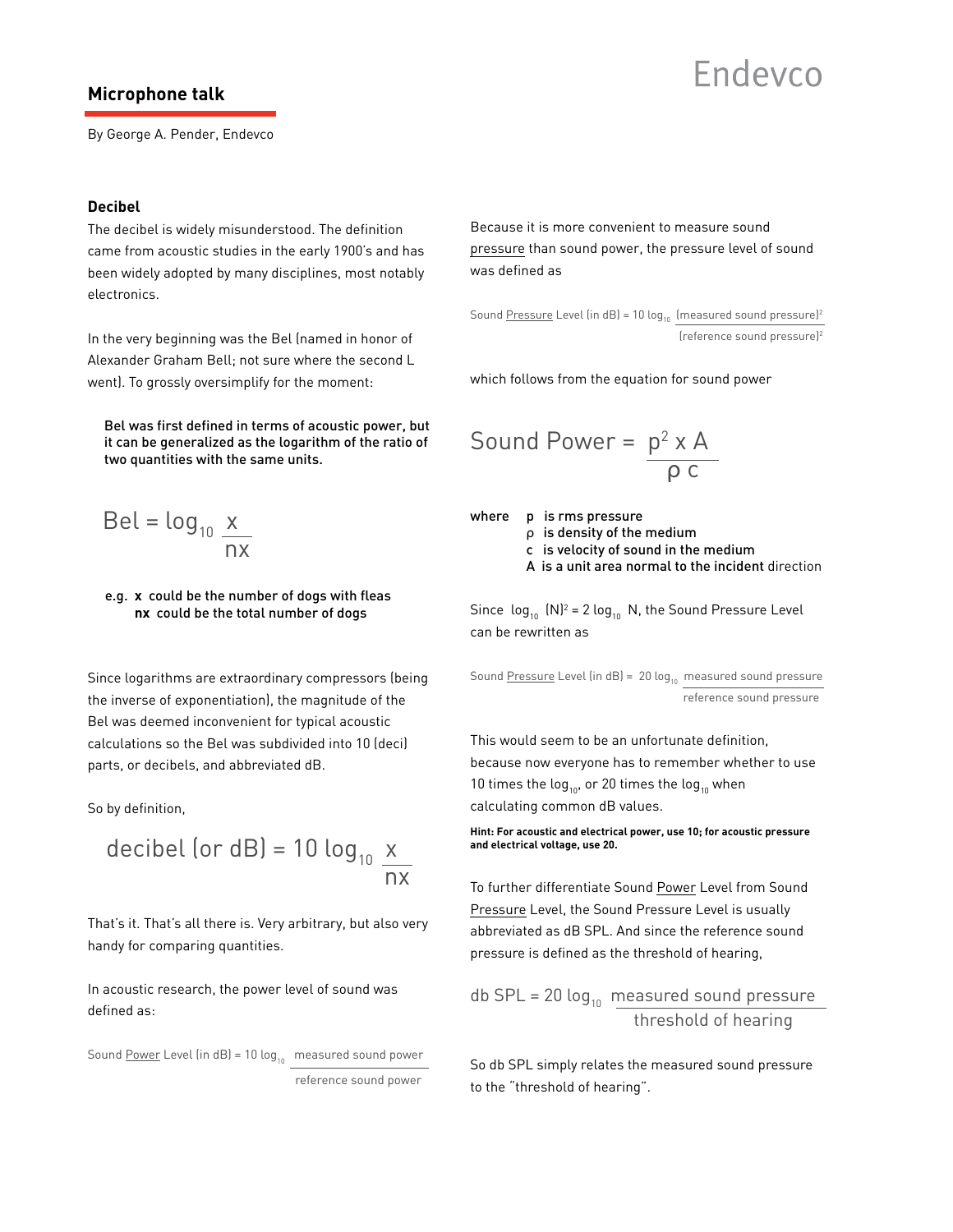The "threshold of hearing" is an experimentally derived number. Teenagers with good hearing were tested in the 1930's and were found, on average, to detect sound waves at 1000 Hz when the acoustic pressure was 0.00002 N/m $^{\rm 2}$  rms (20µPa). This level has been designated as the "threshold of hearing" and is used as the dB SPL reference (ANSI S1.1-1994). Frequency dependence of the threshold was ignored. Unfortunately the designation of dB SPL for Sound Pressure Level is often shortened to just "SPL" in the literature which could easily be confused with an abbreviation for Sound Power Level.

For example, if you measure a sound pressure of 0.002  $N/m<sup>2</sup>$  rms = 0.002 Pa rms, the

db SPL = 20 
$$
\log_{10} \frac{0.002}{0.00002}
$$
 = 40

or if you measure this same pressure in psi (rms of course) – see table below for conversions from Pascal units into psi

db SPL = 20 
$$
\log_{10} \frac{2.90 \times 10^{-7}}{2.90 \times 10^{-9}} = 40
$$

In a medium other than air, e.g. in underwater sound, the reference level for that medium must be used in the db SPL calculations.

The table below lists some typical sound pressures, and was based on  $0.00002$  Pa =  $2.90 \times 10^{-9}$  psi. If the dB SPL value is known, sound pressure is 10 $^{\circ}$  x 2.9 x 10<sup>-9</sup> for psi and  $10<sup>n</sup>$  x 2 x  $10<sup>-5</sup>$  for Pa , where n = dB SPL  $20$ 

| What it is                      | <b>Sound pressure</b><br>(Pa) | <b>Sound pressure</b><br>(psi) | <b>Sound pressure</b><br><b>Threshold</b> | $\mathbf{d}$<br><b>SPL</b> |
|---------------------------------|-------------------------------|--------------------------------|-------------------------------------------|----------------------------|
| Threshold human hearing 0.00002 |                               | $2.90 \times 10^{-9}$          | $10^{\circ}$ or 1                         | 0                          |
| <b>Electric clock</b>           | 0.0002                        | $2.90 \times 10^{-8}$          | $10^1$ or $10^-$                          | 20                         |
| Inside a library                | 0.002                         | $2.90 \times 10^{-7}$          | $102$ or $100$                            | 40                         |
| <b>Conversational speech</b>    | 0.02                          | $2.90 \times 10^{-6}$          | $103$ or $1000$                           | 60                         |
| <b>Your office</b>              | 0.2                           | $2.90 \times 10^{-5}$          | $104$ or $10,000$                         | 80                         |
| Lathe at 3 feet                 | $\overline{2}$                | $2.90 \times 10^{-4}$          | $105$ or $100\,000$                       | 100                        |
| <b>Threshold of pain</b>        | 20                            | $2.90 \times 10^{-3}$          | $106$ or 1 000 000                        | 120                        |
| Jet engine at 50 ft.            | 200                           | $2.90 \times 10^{-2}$          | $10^7$ or $10\,000\,000$                  | 140                        |
| In-car stereo blaster           | 2000                          | $2.90 \times 10^{-1}$          | $10^8$ or $100\ 000\ 000$                 | 160                        |
| <b>Krakatoa at 100 miles</b>    | 20,000                        | $2.90 \times 10^{0}$           | $10^9$ or 1,000,000,000                   | 180                        |

Note db SPL, at the threshold of hearing, is 0. It is 0 because all dB SPL's are referenced to the threshold of hearing and log<sub>10</sub> 1 = 0.

It is obvious from the table above that a 20 dB change is equal to a factor of 10 (1 order of magnitude). This is simply a result of the definition of dB SPL as 20 times the log<sub>10</sub>. If dB SPL had been defined as 43 log<sub>10</sub> X, then a difference of 43 dB would equate to a factor of 10. So for work in acoustic pressure or electrical volts, just remember that 20 times the  $log_{10}$  is used for the calculation, and the definition of a logarithm to the base 10 (log<sub>10</sub>) tells you that a difference of 20 dB will be a factor of 10. If a logarithm to base 3 (log $_{3}$ ) was used, the difference of 20 dB would correspond to a factor of 3.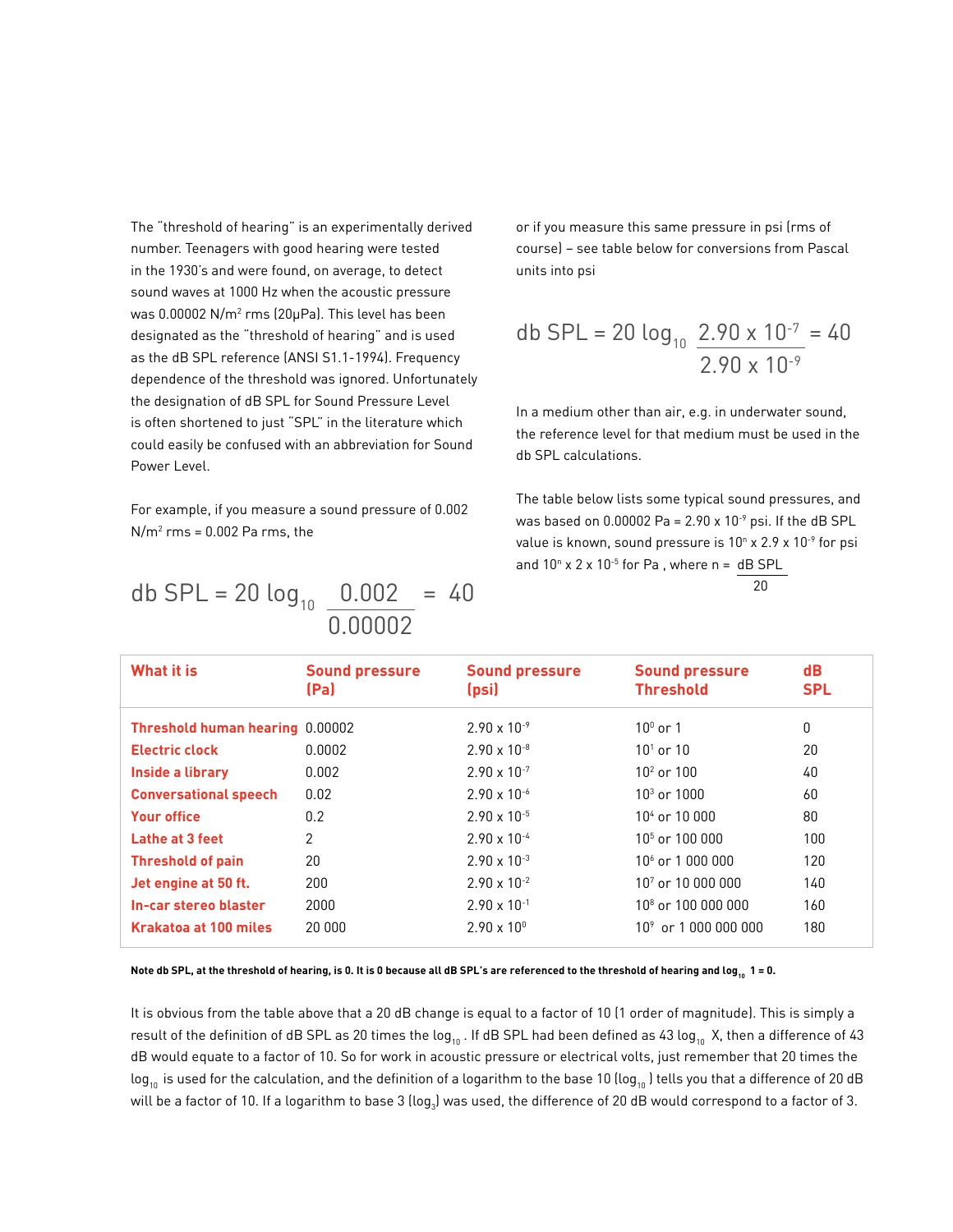### **Microphone sensitivity**

Fortunately, stating the sensitivity of microphones in V/Pa (volts/pascal) is gaining popularity. Since the output of any type microphone is linear with pressure, the units of V/Pa fall out naturally. As an indication of the confusion still prevalent in defining microphone sensitivity, the Endevco model 2510 piezoelectric microphone has the following numbers and units listed for sensitivity (the electrical output from piezoelectric microphones is commonly expressed in picocoulombs [pC], rather than volts):

| 31      | pC rms @ 140 dB SPL                  |
|---------|--------------------------------------|
| 1069    | pC rms/psi                           |
| 0.155   | pC rms/N/m <sup>2</sup>              |
| $-36.2$ | $dB$ re 1 pC rms $G$ 1 $\mu$ bar rms |
| 44      | pC pk @ 140 dB SPL                   |

Although sensitivity units of V/Pa (or pC/µbar in the case of piezoelectric microphones) are commonly used now, the other equivalent units are still in use, and microphone sensitivity is often expressed in dB as

### 20  $log_{10}$  Output in Vrms  $@1$  Pa 1 Vrms @ 1 Pa

which simply references the output of the microphone to a theoretical microphone which can pump out 1 V rms for 1 Pa of rms pressure. Since no one (to my knowledge) has yet marketed a microphone with such a high output, microphone sensitivities in dB are negative, something like -60 dB re 1V/Pa.

### **Conversions**

In the equations below, let S<sub>1</sub> be the known value, S<sub>2</sub> be the unknown value of sensitivity.

To convert from S<sub>1</sub> dB (re 1V/Pa) into S<sub>2</sub> V/Pa:

$$
S_1
$$
 dB (re 1v/Pa) = 20 log<sub>10</sub> S<sub>2</sub> (V/Pa)

$$
\log_{10} S_2 \text{ (V/Pa)} = S_1 \text{ dB (re 1v/Pa)}
$$
  
20  

$$
S_2 \text{ (V/Pa)} = 10^R
$$

where R = 
$$
\frac{S_1}{\sqrt{20}} = \frac{100 \text{ kg}
$$

To convert from S $_{_{1}}$  dB (re 1V/Pa) into S $_{_{2}}$  mV/psi:

$$
S_2 \text{ (V/Pa)} = \frac{10^R \times 1000}{14.5 \times 10^{-5}}
$$

where R = 
$$
\frac{S_1}{20} \frac{dB \text{ (re 1v/Pa)}}{20}
$$

To convert from linear sensitivity S<sub>1</sub> volts/Pa into S<sub>2</sub> dB (re 1V/Pa) - excepting piezoelectric microphones:

1) Convert electrical output units into volts 2) Convert pressure units into pascal (Pa) 3) Calculate S<sub>1</sub> in volts/Pa 4)  $S_2$  dB (re 1V/Pa) = 20 log<sub>10</sub>  $S_1$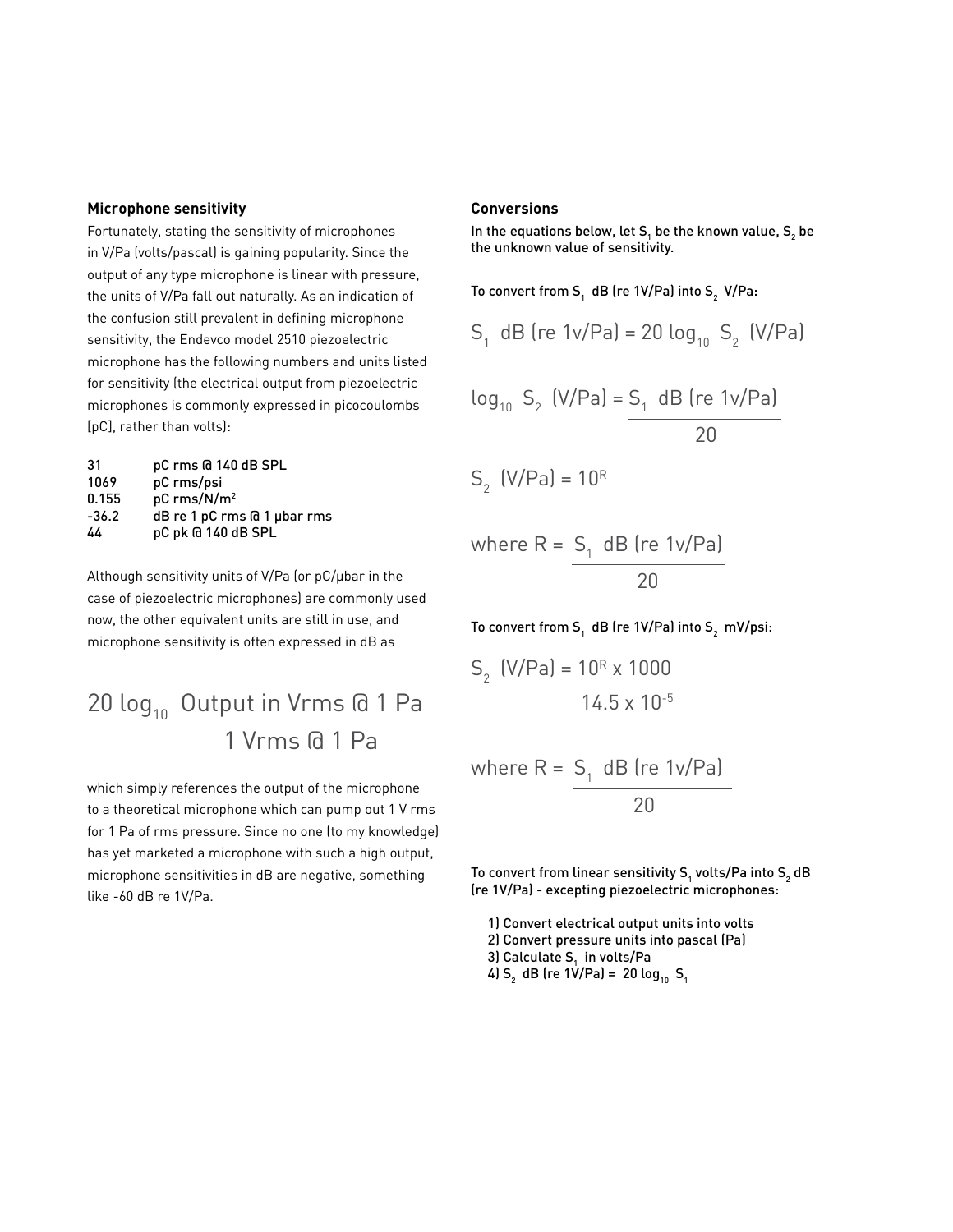To convert from linear sensitivity S<sub>1</sub> <code>pC/µbar</code> into S<sub>2</sub> <code>dB</code> (re 1pC/µbar) for piezoelectric microphones:

- 1) Convert electrical output units into picocoulombs (pC)
- 2) Convert pressure units into ubar
- 3) Calculate S<sub>1</sub> in pC/µbar
- 4) S<sub>2</sub> dB (re 1pC/µbar) = 20 log<sub>10</sub> S<sub>1</sub>

### **Dynamic range/resolution**

Resolution (or threshold) defines the lower limit of the dynamic range. Electrical noise in the transducer and signal conditioning is the primary limiter.

For example, Endevco model 8510B-1 has a broadband (DC to 50 kHz) noise level of about 5 µv rms, and a typical sensitivity of 200 mV/psi, or an equivalent noise level of 25 x 10-6 psi.

dB SPL = 20 
$$
\log_{10} \frac{25 \times 10^{-6}}{2.9 \times 10^{-9}}
$$

which sets the low limit of the range  $(2.9 \times 10^{-9})$  is the threshold of hearing in psi units)

Similarly, an upper limit for the dynamic range is based on the maximum pressure where the output is still reasonably linear (3 psi for the 8510B-1)

dB SPL = 20 log<sub>10</sub> 
$$
\frac{3}{2.9 \times 10^{-9}}
$$
 = 180

which sets the high limit of the range.

The lower limit of dynamic range for a microphone may also result from the acceleration ("g") sensitivity. To continue with the model 8510B-1 example, the unit has a vibration sensitivity of 0.00014 psi(rms)/g. Accepted industry practice has been to state vibration sensitivity in equivalent dB SPL @ 1g rms.

dB SPL = 20 log<sub>10</sub> 
$$
\frac{0.00014}{2.9 \times 10^{-9}}
$$
 = 94

For 10g sinusoidal vibration, the output would be 114 dB SPL (a factor of 10 equates to 20 dB). These large equivalent dB SPL values indicate that vibration sensitivity, rather than electrical noise level, may often be the limiting factor at the low end of the range. Since the sensitivity of a microphone diaphragm to vibration goes as the cosine of the angle to the axis of vibration, mounting the unit with the diaphragm at 90° to the vibration input dramatically reduces or eliminates the error. If the microphone diaphragm must be aligned with the principal axis of vibration, shock isolation mounting may be required, e.g. in anechoic chambers, microphones are sometimes suspended by tiny bungee cords to isolate them from vibration inputs. Another alternative is to mount an accelerometer proximate to the microphone and use the measured acceleration to correct the microphone data in post processing. Some microphones, such as Endevco model 2510 have a built in accelerometer to compensate for vibration sensitivity.

### **Calibration**

For units with DC response, such as silicon based microphones, it is possible to perform a static calibration using a precision dead weight tester and directly measure V/Pa and then convert the V/Pa into logarithmic units if required. Since the sensitivity calculations are made in ratios, DC instead of AC (rms) measurements may be substituted in the equations without having to convert from rms to DC levels. Similarly, we may substitute other instantaneous voltages and pressure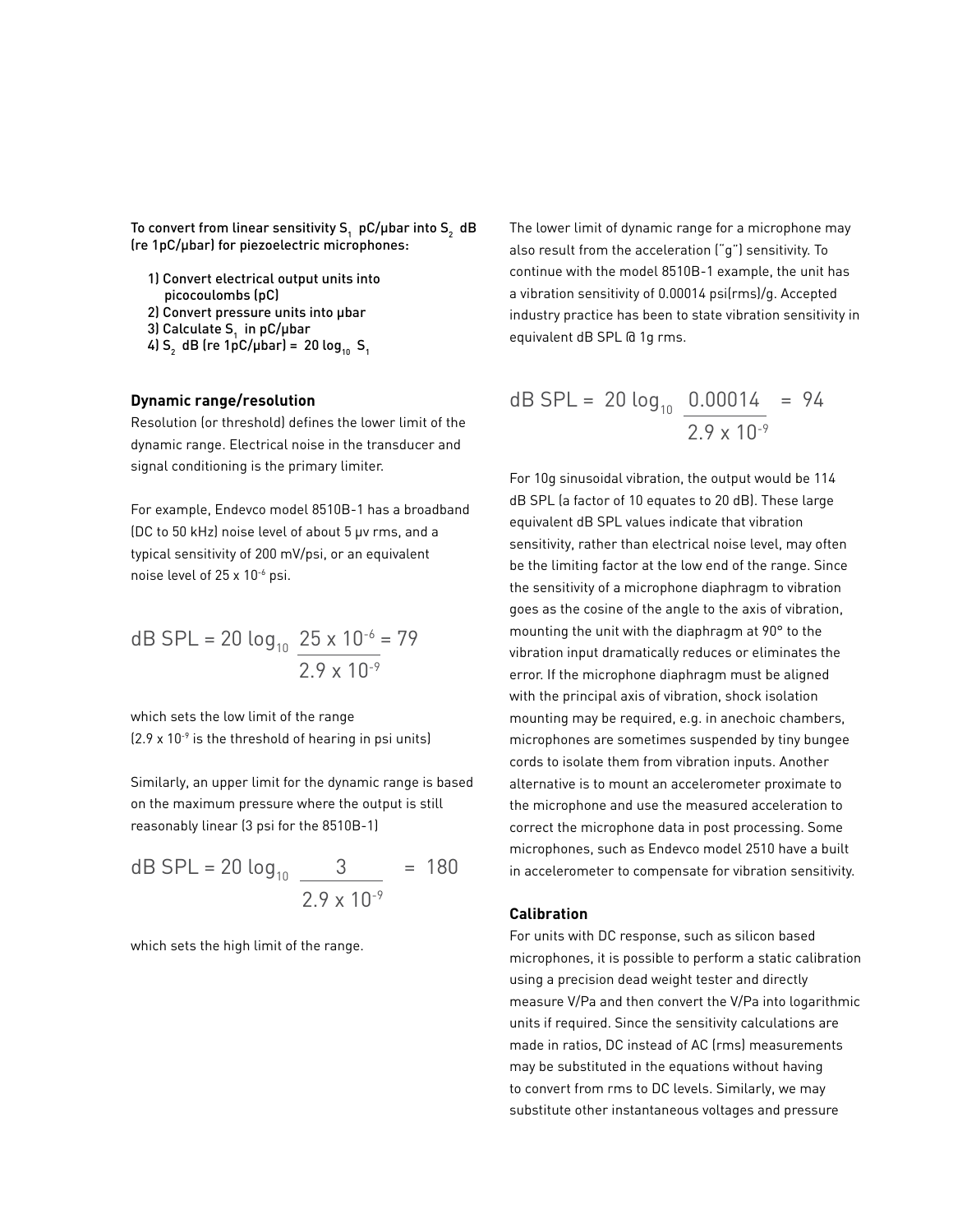values, e.g. mV pk at 1 psi pk for measuring acoustic shock.

For units with only AC response, such as piezoelectric or condenser microphones, various methods have been devised for generating a precise acoustic wave, e.g. piston phone, or a step function pressure may be generated using a quick dump valve and a dead weight tester.

### **Handy conversions**

1 pascal (Pa) = 1 N/m<sup>2</sup> = 10 dyne/cm<sup>2</sup> = 10 µbar = 1.45039 x 10<sup>-4</sup> psi 1 psi = 6894.72 Pa = 68947.2 µbar 1 bar\* =  $10^5$  Pa =  $14.5039$  psi = 0.986928 atmospheres =  $10^6$  dyne/cm<sup>2</sup> 1  $\mu$ bar = 0.1 Pa = 1 dyne/cm<sup>2</sup> = 0.1 N/m<sup>2</sup> 1 Normal atmosphere = 101325 Pa = 14.6960 psi = 760 torr 1 mmHg (at 0°C) = 133.322 Pa = 0.019337 psi = 1 torr 1 in. Hg (at 0°C) = 3386.39 Pa = 0.491157 psi 1 in. H<sub>2</sub>0 (at +4°C) = 249.089 Pa = 0.0361275 psi

\*Where I come from, we call this a saloon. The "bar" actually has an interesting derivation. The bar is defined as a force of 100 000 Newtons acting on a square meter ( $N/m<sup>2</sup>$ ). It is often confused with standard atmospheric pressure, especially by meteorologists, who commonly specify barometric pressure in millibars.